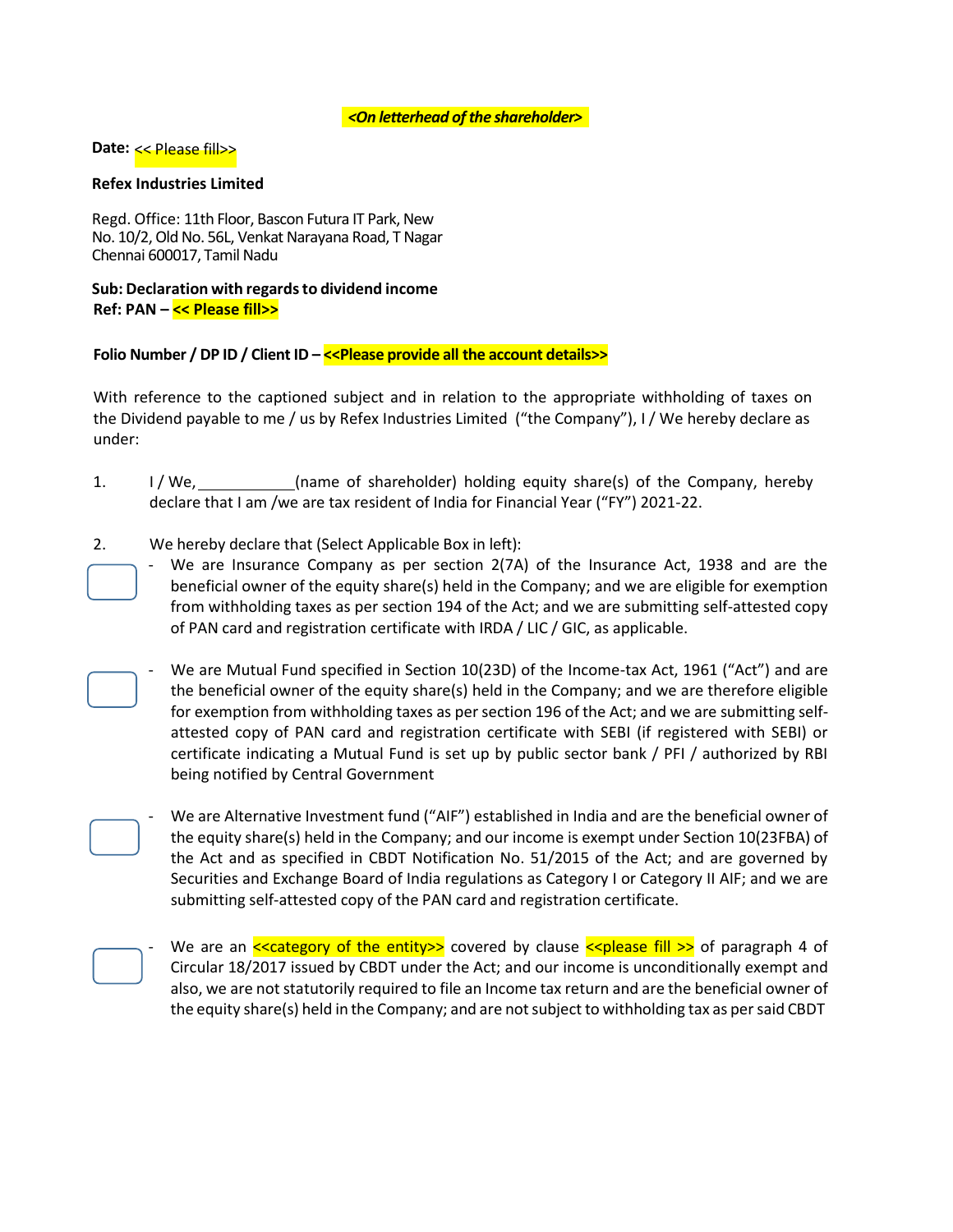circular and we are submitting self-attested copy of the documentary evidence supporting the exemption status along with self-attested copy of PAN card.



Other category - we are exempted from withholding of Tax  $u/s194$  of the Act and we are submitting self-attested copy of the documentary evidence supporting the exemption status along with self-attested copy of PAN card documents.



We declare that in terms of Rule 37BA of Income Tax Rules 1962, dividend income on which tax is liable to be deducted at source is assessable in the hands of a person other than me and to comply with Rule37BA we are enclosing declaration in **Annexure 1**.

- 3. We have */* have not, obtained a Certificate issued u*/*s. 197 of the Act for lower / nil rate of deduction or an exemption certificate issued by income tax authorities and enclosed herewith.
- 4. I */* We shall, further, indemnify the Company for any consequences arising out of any acts of commission or omission including incorrect declaration basis which the Company has acted upon by relying on my */* our above averment.
- 5. I */* We hereby confirm that the above declaration should be applicable for all the equity shares held in the Company under PAN */* accounts declared in the form.

[For](https://www.taxscan.in/disposal-of-vsv-matters-must-be-completed-till-july-15-cbdt-issues-interim-action-plan-for-fy-2021-22/118681/) …………

Name of shareholder or Authorized Signatory [Na](https://www.taxscan.in/disposal-of-vsv-matters-must-be-completed-till-july-15-cbdt-issues-interim-action-plan-for-fy-2021-22/118681/)me and Designation

[Date:](https://www.taxscan.in/disposal-of-vsv-matters-must-be-completed-till-july-15-cbdt-issues-interim-action-plan-for-fy-2021-22/118681/) Place:

#[Kindly](https://www.taxscan.in/disposal-of-vsv-matters-must-be-completed-till-july-15-cbdt-issues-interim-action-plan-for-fy-2021-22/118681/) strikethrough whichever is not applicable